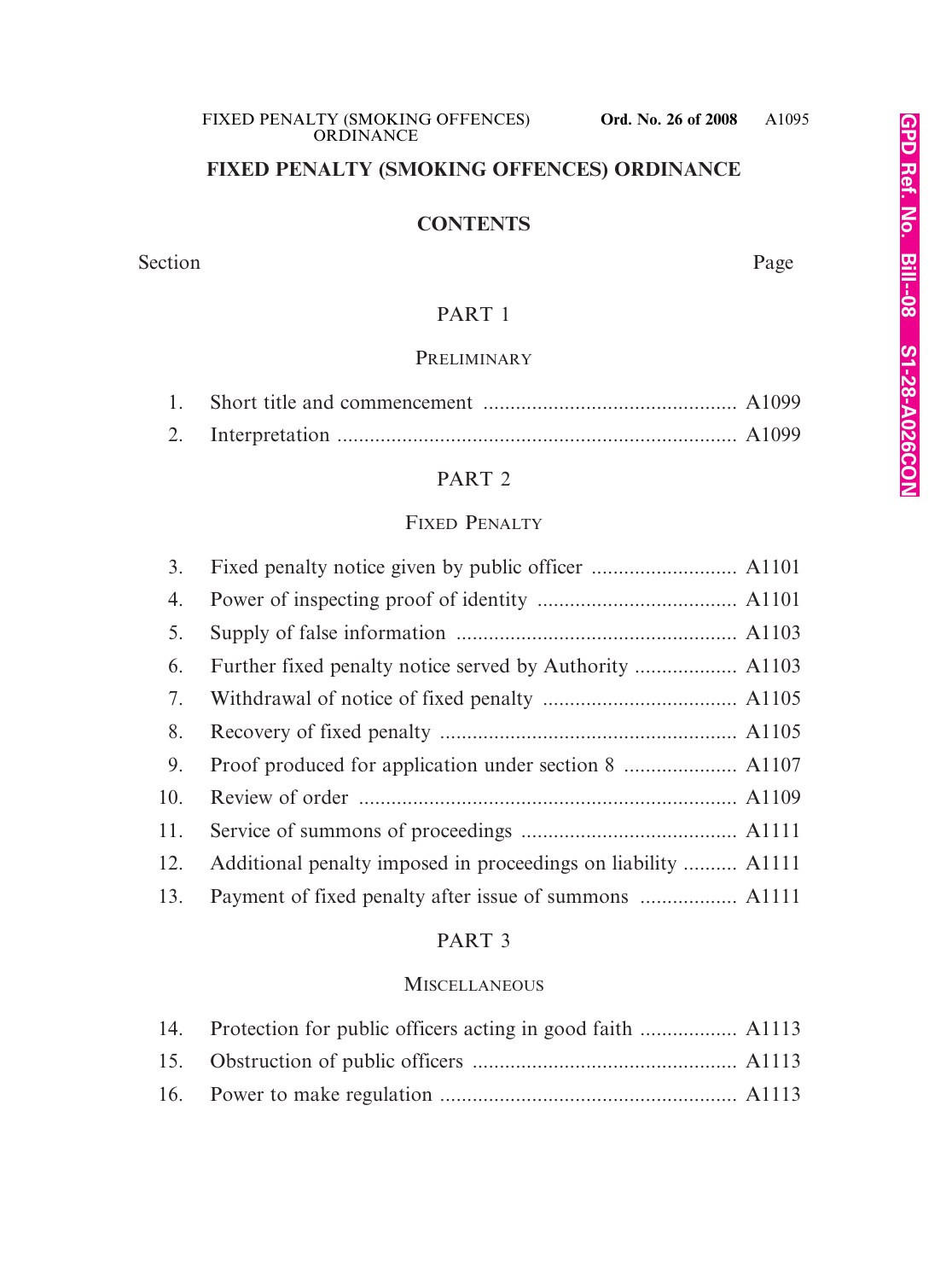| Section | Page |
|---------|------|
|         |      |
|         |      |
|         |      |
|         |      |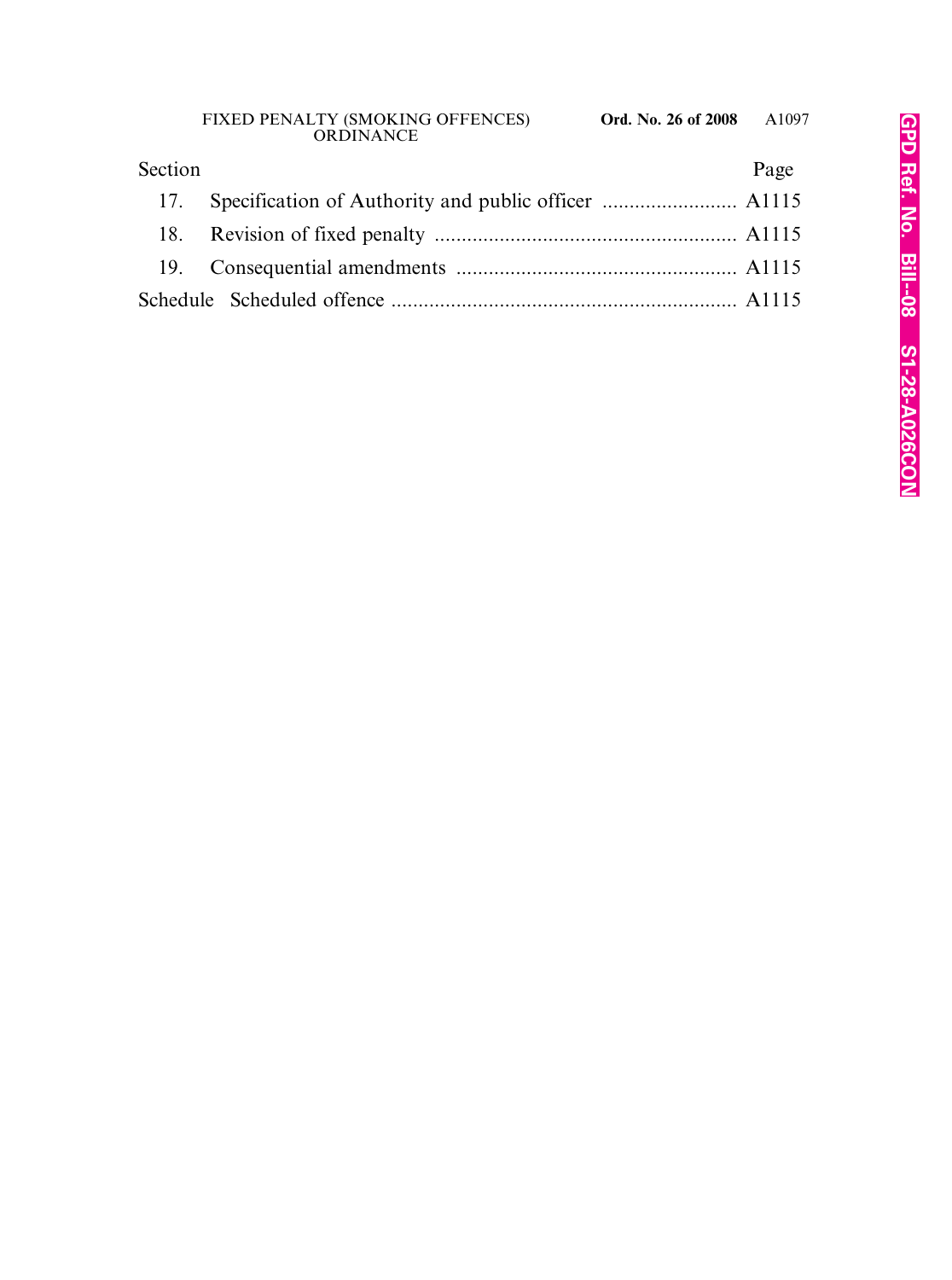# **HONG KONG SPECIAL ADMINISTRATIVE REGION**

ORDINANCE NO. 26 OF 2008



Donald TSANG Chief Executive 10 July 2008

An Ordinance to provide for a fixed penalty to be payable for certain offences in contravention of the Smoking (Public Health) Ordinance; for the recovery of the fixed penalty; and for related matters.

 $[$   $]$ 

Enacted by the Legislative Council.

# PART 1

#### **PRELIMINARY**

# **1. Short title and commencement**

(1) This Ordinance may be cited as the Fixed Penalty (Smoking Offences) Ordinance.

(2) This Ordinance shall come into operation on a day to be appointed by the Secretary for Food and Health by notice published in the Gazette.

# **2. Interpretation**

(1) In this Ordinance, unless the context otherwise requires—

"fixed penalty" (定額罰款), in relation to a scheduled offence, means the fixed penalty set out in column 4 of the Schedule opposite to the offence;

"proceedings" (法律程序) means proceedings before a magistrate in respect of a scheduled offence;

"scheduled offence" (表列罪行) means an offence prescribed by a provision of the Smoking (Public Health) Ordinance (Cap. 371) specified in column 2 of the Schedule.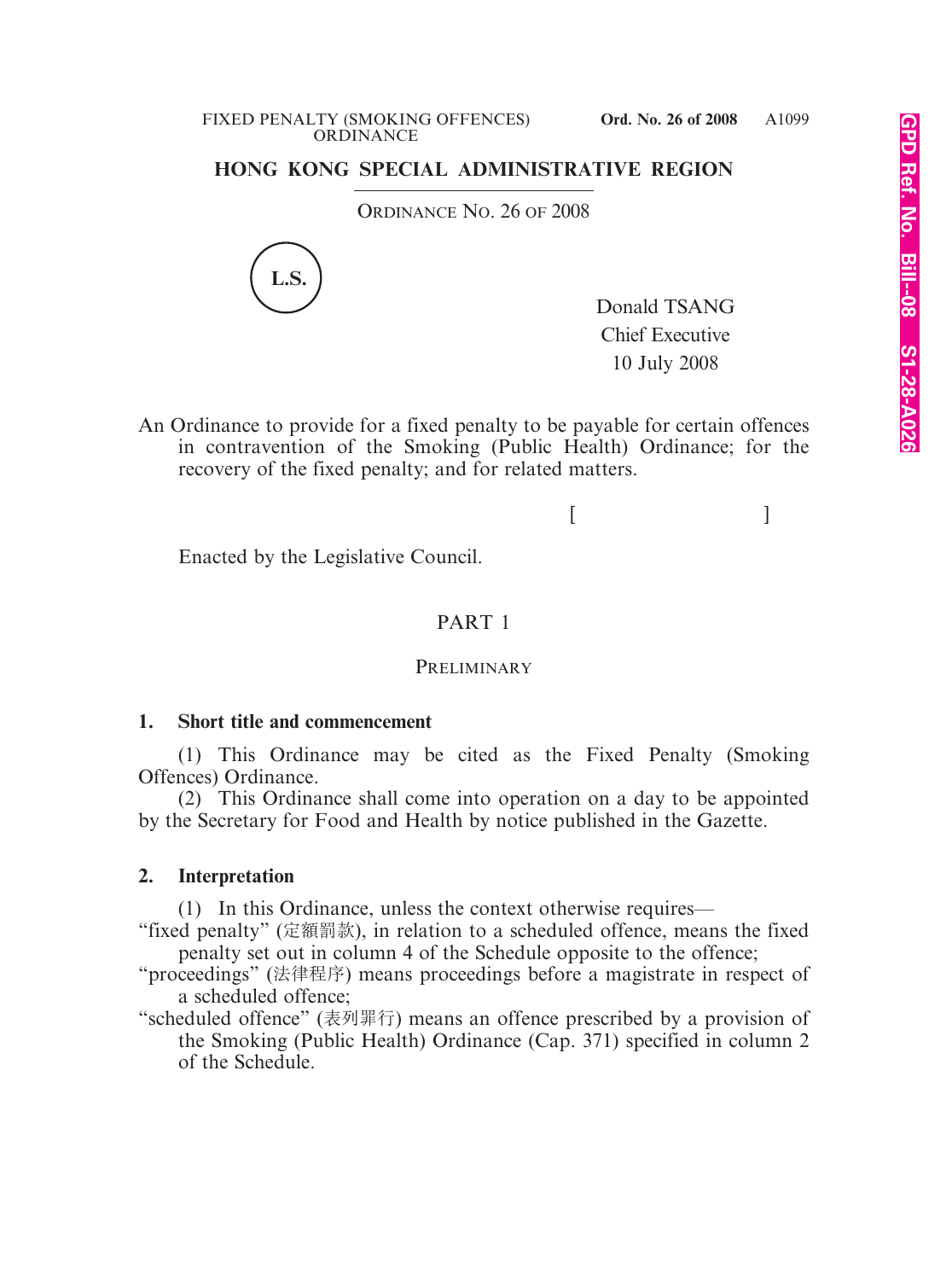(2) A description in column 3 of the Schedule indicates for convenience of reference only the general nature of the offence under the provision specified in column 2 of the Schedule opposite to that description.

(3) In applying a provision of this Ordinance in relation to a scheduled offence—

- (*a*) a reference to "Authority" in that provision shall be construed as a reference to a person specified by the Secretary for Food and Health as the Authority by notice under section  $17(1)(a)$ ; and
- (*b*) a reference to "public officer" in that provision shall be construed as a reference to a public officer or a member of a class of public officers specified by the Secretary for Food and Health by notice under section 17(1)(*b*).

# PART 2

# FIXED PENALTY

# **3. Fixed penalty notice given by public officer**

(1) If a public officer has reason to believe that a person is committing or has committed a scheduled offence, he may give the person a notice in the prescribed form offering him an opportunity to discharge his liability to conviction for the offence by payment of the fixed penalty for the offence within 21 days from the date of the giving of the notice.

(2) A notice under subsection (1) shall be given by the public officer personally to the person.

(3) Subject to section 7, where a person has received a notice under subsection (1) and has paid the full amount of the fixed penalty shown in the notice within the period referred to in that subsection, he shall not be liable to be prosecuted or convicted for the scheduled offence specified in the notice.

# **4. Power of inspecting proof of identity**

(1) If a public officer has reason to believe that a person is committing or has committed a scheduled offence, he may, for the purposes of—

(*a*) serving any document under this Ordinance on the person; or

(*b*) issuing a summons in respect of the offence, require the person to supply his name, address and contact telephone number (if any) and produce proof of identity for inspection.

(2) A person who, without reasonable excuse, fails to comply with a requirement made under subsection (1) commits an offence and is liable on conviction to a fine at level 3.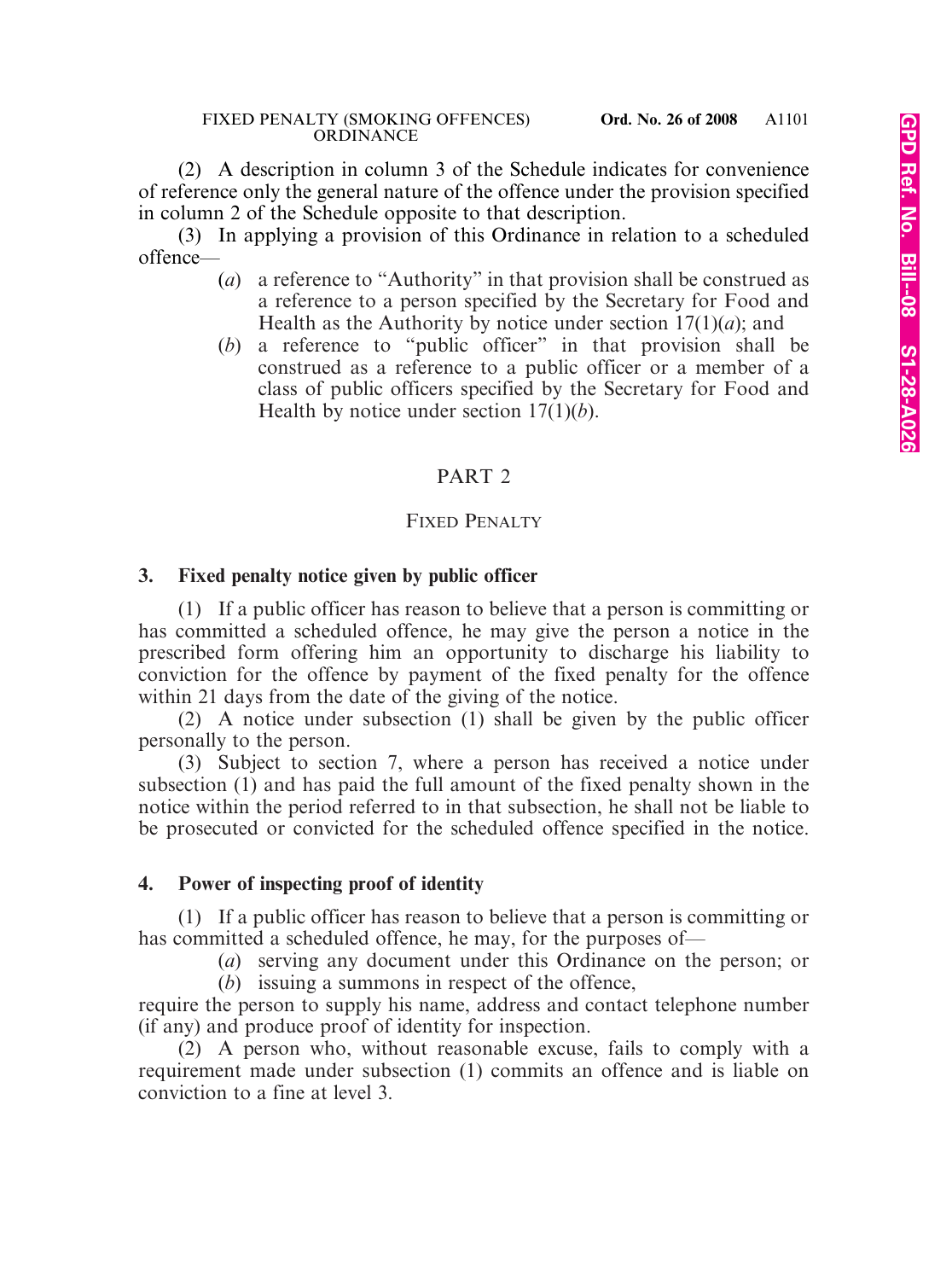(3) A public officer may arrest a person who, without reasonable excuse, fails to comply with a requirement made under subsection (1).

(4) Without prejudice to the generality of section 51 of the Police Force Ordinance (Cap. 232), a public officer who arrests any person under subsection (3) shall forthwith take him to the nearest police station or deliver him into the custody of a police officer.

(5) In this section, "proof of identity" (身分證明文件), in relation to the person as referred to in subsection (1), has the same meaning as in section 17B of the Immigration Ordinance (Cap. 115).

# **5. Supply of false information**

A person who, in purported compliance with a requirement made under section 4(1), supplies any particular of his name, address or contact telephone number which he knows to be false or misleading commits an offence and is liable on conviction to a fine at level 3.

# **6. Further fixed penalty notice served by Authority**

- (1) This section applies where a person—
	- (*a*) having been given a notice under section 3(1) has not paid the fixed penalty for the scheduled offence specified in the notice within the period referred to in that section; or
	- (*b*) refuses to accept a notice intended to be given to him under section 3(1) in respect of a scheduled offence.

(2) Where this section applies, the Authority shall serve on the person a notice in the prescribed form—

- (*a*) demanding payment of the fixed penalty for the scheduled offence;
- (*b*) informing the person that if he wishes to dispute liability for the offence he should notify the Authority in writing; and
- (*c*) stating that the payment or notification (as the case may be) shall be made within 10 days from the date of the notice so served.
- (3) A notice under subsection (2) shall be served—
	- (*a*) where subsection (1)(*a*) applies, within 6 months from the date of the notice given under section 3(1); and
	- (*b*) where subsection  $(1)(b)$  applies, within 6 months from the date on which the person refuses to accept the notice.

(4) A notice under subsection (2) may be served on the person by sending it by post to his address.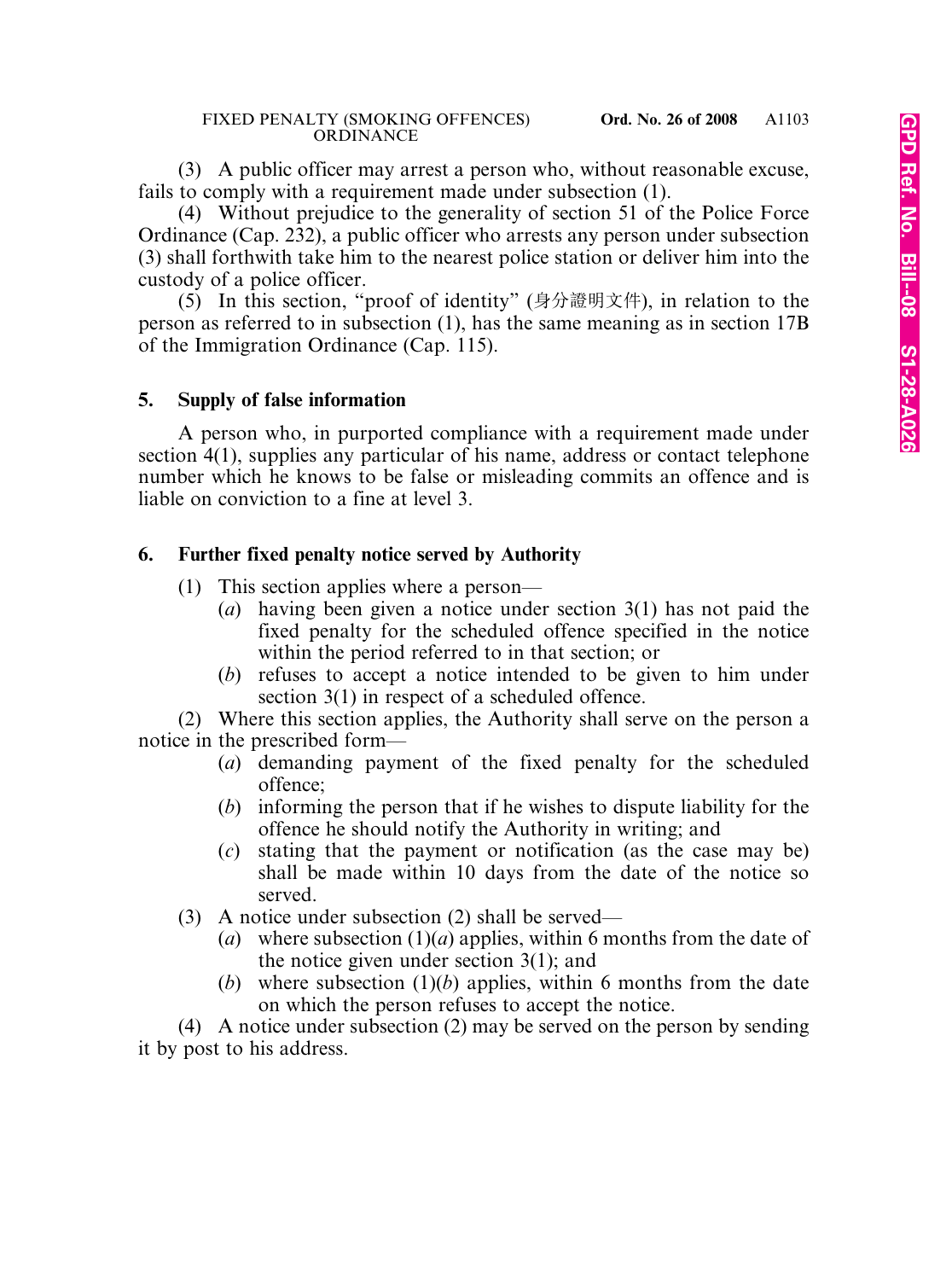(5) Subject to section 7, where a person has received a notice under subsection (2) and has paid the full amount of the fixed penalty shown in the notice within the period referred to in subsection  $(2)(c)$ , he shall not be liable to be prosecuted or convicted for the scheduled offence specified in the notice.

# **7. Withdrawal of notice of fixed penalty**

(1) Where a notice under section 3(1) has been given to a person, the Authority may, at any time before the commencement of any proceedings against the person in respect of the scheduled offence specified in the notice—

- (*a*) withdraw that notice; and
- (*b*) serve on that person another notice in writing informing him that the notice under section 3(1) has been withdrawn.

(2) Where a notice under section 6(2) has been served on a person, the Authority may, at any time before the commencement of any proceedings against the person in respect of the scheduled offence specified in the notice or, where an order under section 8(1) has been applied for, before such order is made—

- (*a*) withdraw that notice; and
- (*b*) serve on that person another notice in writing informing him that the notice under section 6(2) has been withdrawn.

(3) Where a notice under section 3(1) or 6(2) is withdrawn under this section and any sum of money has been paid pursuant to the notice, the Director of Accounting Services shall, on demand by the person to or on whom the notice was given or served, repay him the sum so paid.

(4) Where a notice under section 3(1) or 6(2) is withdrawn under this section, proceedings in respect of the scheduled offence specified in the notice may only be commenced if—

- (*a*) the ground, or one of the grounds, on which the notice is withdrawn is that it contains incorrect information; and
- (*b*) the incorrect information was supplied by the person to or on whom the notice was given or served.

# **8. Recovery of fixed penalty**

(1) If a person served with a notice under section 6(2) has not paid the fixed penalty for the scheduled offence specified in the notice or notified the Authority that he wishes to dispute liability for the offence in accordance with the notice, a magistrate shall, upon an application made in the name of the Secretary for Justice, order him to pay within 14 days from the date of service of notice of the order—

(*a*) the fixed penalty;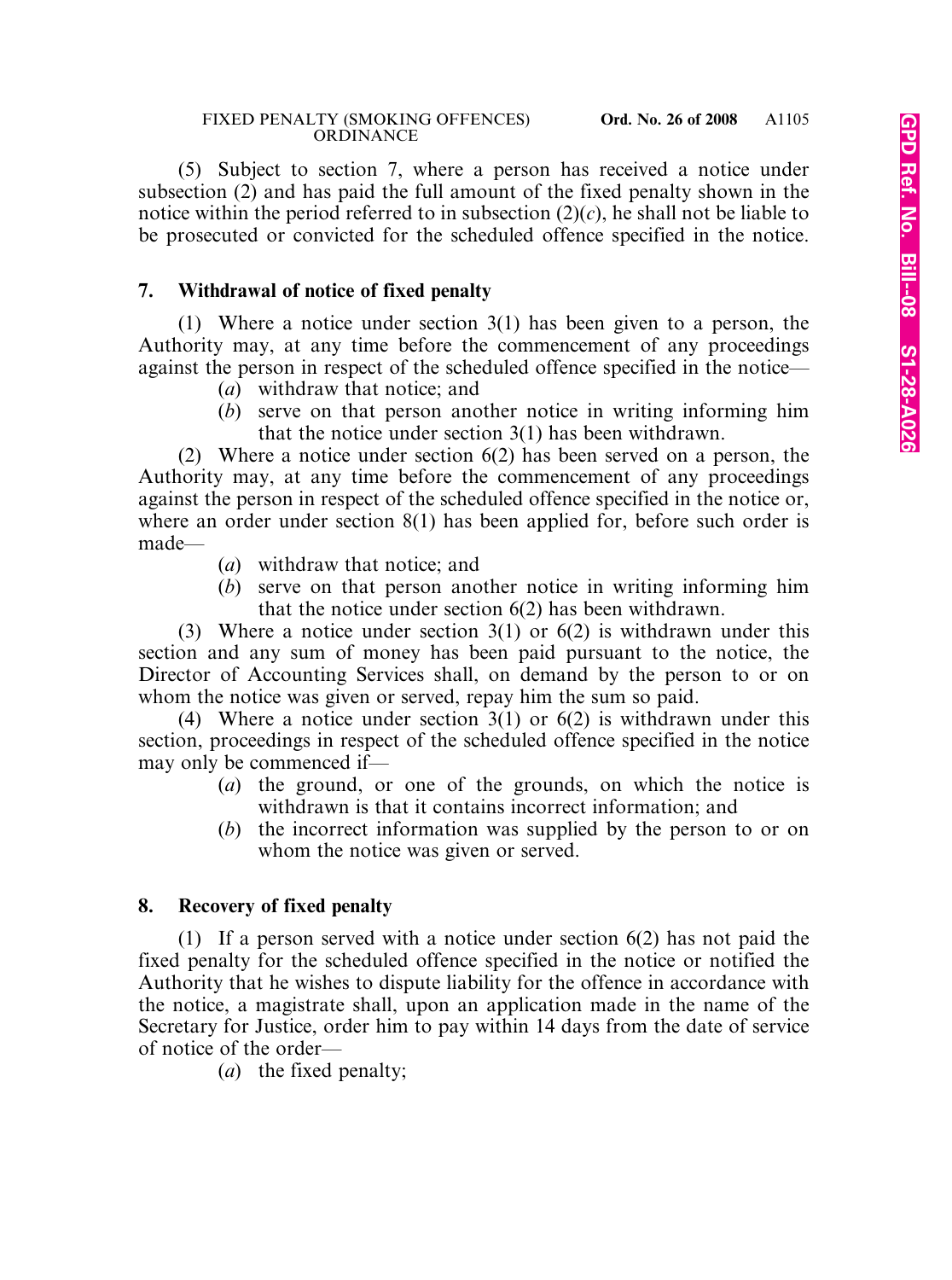- (*b*) an additional penalty equal to the amount of the fixed penalty; and
- (*c*) the sum of \$300 by way of costs.

(2) An application under subsection (1) may be made in the absence of the person on whom the notice under section 6(2) has been served and the Secretary for Justice may appoint any person or class of persons to make the application.

(3) Where an order is made under subsection (1) against a person, the magistrate shall cause notice of the order to be served on the person.

(4) A notice under subsection (3) may be served on the person by sending it by post to his address.

(5) Where a person against whom an order under subsection (1) has been made fails to comply with the order, he shall, for the purposes of section 68 of the Magistrates Ordinance (Cap. 227), be deemed to have failed to pay the sum adjudged to be paid by a conviction and shall be liable to be imprisoned under that section.

(6) Where a person against whom an order under subsection (1) has been made has complied with the order, he shall not be liable to be prosecuted or convicted for the scheduled offence to which the order relates.

# **9. Proof produced for application under section 8**

(1) Notwithstanding any provisions of the Magistrates Ordinance (Cap. 227), in an application under section 8(1), an order under that section shall be made upon the production by the applicant to the magistrate of—

- (*a*) a copy of the notice served under section 6(2) together with a certificate of posting of that notice under section 29 of the Evidence Ordinance (Cap. 8); and
- (*b*) a certificate referred to in subsection (2).

(2) In an application under section 8(1), a certificate in the prescribed form stating the matters specified in subsection (3) and purporting to be signed by or for the Authority shall be admitted in evidence without further proof upon its production to the magistrate.

(3) The certificate referred to in subsection (2) shall state that—

- (*a*) payment of the fixed penalty for the scheduled offence specified in a notice under section 6(2) was not made before the date of the certificate;
- (*b*) the person specified in the certificate had not, before the date of the certificate, notified the Authority that he wished to dispute liability for the scheduled offence; and
- (*c*) the address specified in the certificate was, at the date specified in the certificate in relation to the address, the address of the person.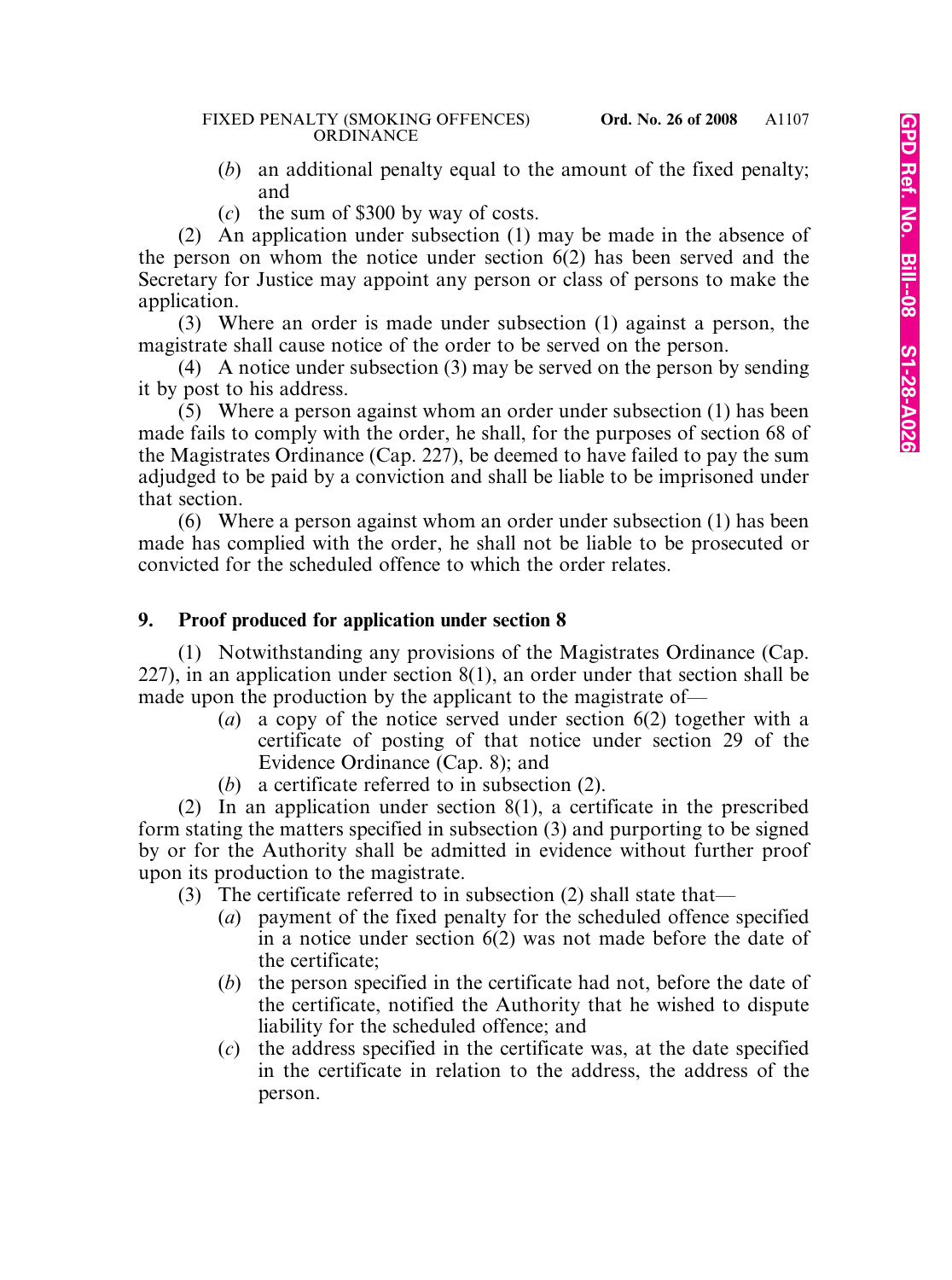- (4) Unless there is evidence to the contrary—
	- (*a*) it shall be presumed that the certificate referred to in subsection (2) is signed by or for the Authority; and
	- (*b*) the certificate shall be evidence of the facts stated in it.

# **10. Review of order**

(1) Where a magistrate is satisfied that a notice served under section 6(2) has not come to the personal notice of the person to whom it relates without any neglect by that person, the magistrate may, upon an application by that person, rescind the order made under section 8(1) in respect of the notice.

(2) A person who makes an application under subsection (1) shall give reasonable notice of the application to the Authority who served the notice under section 6(2) in respect of which the order was made.

(3) Upon rescinding the order under subsection (1), the magistrate may—

- (*a*) if the person wishes to dispute liability for the scheduled offence to which the order relates, give leave to that effect; or
- (*b*) if the person does not wish to dispute liability for the scheduled offence—
	- (i) order him to pay the fixed penalty concerned within a period of 10 days; and
	- (ii) order that, if he fails to pay the fixed penalty within that period, he shall pay immediately the fixed penalty, an additional penalty equal to the amount of the fixed penalty and the sum of \$300 by way of costs.

(4) An application under subsection (1) may be made in person or by counsel or solicitor on behalf of the applicant, and the magistrate, for the purpose of securing the attendance of witnesses and generally for conducting the proceedings, shall have all the powers of a magistrate hearing a complaint under the Magistrates Ordinance (Cap. 227).

(5) An application under subsection (1) shall be made within 14 days from the date that the magistrate is satisfied to be the earliest date on which the order made under section 8(1) came to the personal notice of the person to whom that order relates.

(6) Where a magistrate gives leave under subsection  $(3)(a)$ , proceedings may be taken, notwithstanding section 26 of the Magistrates Ordinance (Cap. 227), within 6 months from the date on which the magistrate gives the leave.

(7) A magistrate may for good cause, upon an application by the Authority at any time, rescind any order for the payment of a fixed penalty and any other order made in the same proceedings.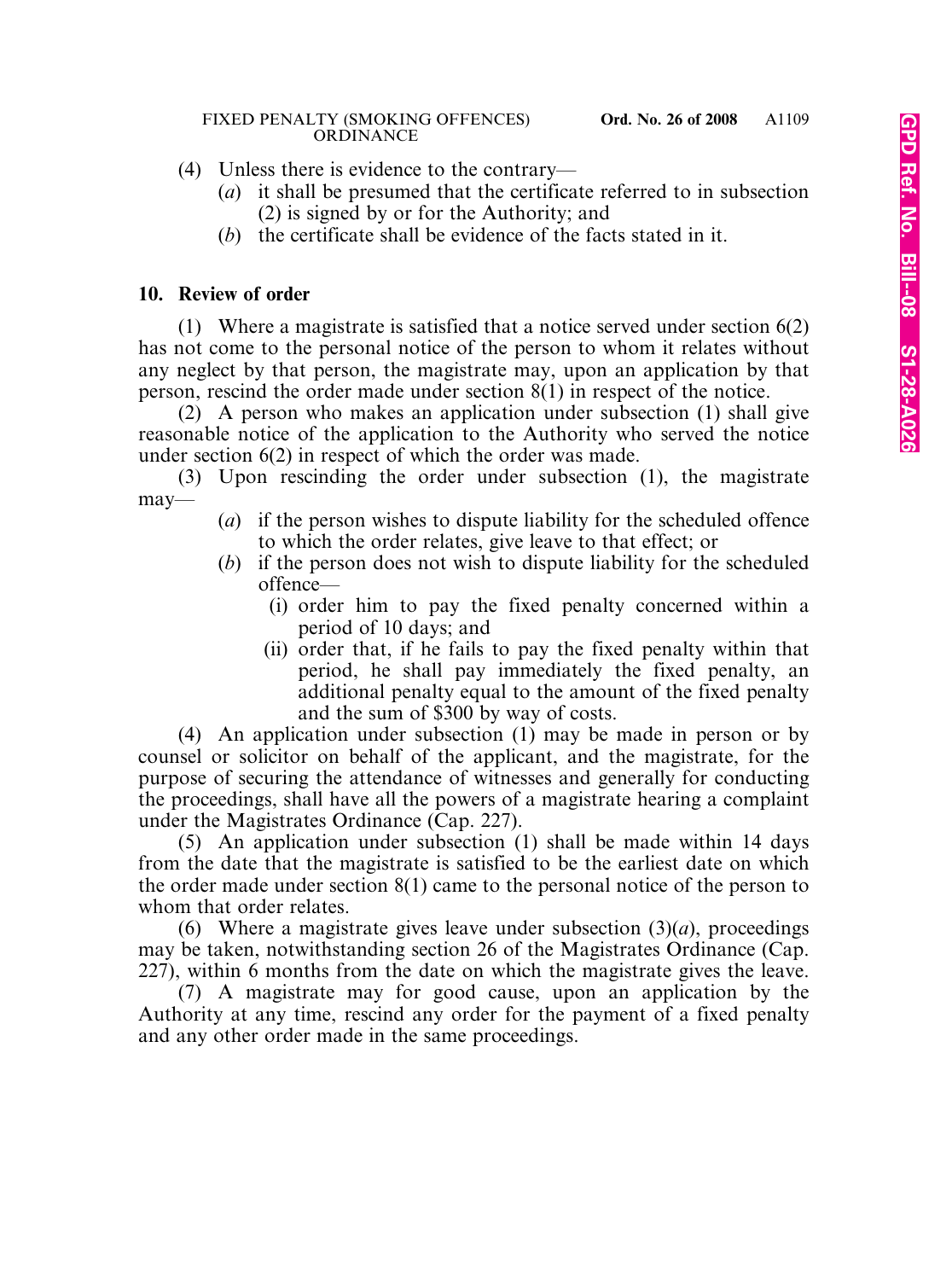(8) Where a person against whom an order under subsection (3)(*b*) has been made fails to comply with the order under subsection (3)(*b*)(ii), he shall, for the purposes of section 68 of the Magistrates Ordinance (Cap. 227), be deemed to have failed to pay the sum adjudged to be paid by a conviction and shall be liable to be imprisoned under that section.

(9) Where a person against whom an order under subsection (3)(*b*) has been made has complied with the order, he shall not be liable to be prosecuted or convicted for the scheduled offence to which the order relates.

# **11. Service of summons of proceedings**

Where a person—

- (*a*) has notified the Authority, in accordance with a notice under section 6(2), that he wishes to dispute liability for a scheduled offence; or
- (*b*) has been given leave to dispute liability for the offence under section 10(3)(*a*),

then a summons issued in any proceedings against him in respect of the offence may be served on him in accordance with section 8 of the Magistrates Ordinance (Cap. 227).

# **12. Additional penalty imposed in proceedings on liability**

- (1) This section applies where a person—
	- (*a*) has notified the Authority, in accordance with a notice under section 6(2), that he wishes to dispute liability for a scheduled offence; or
	- (*b*) has been given leave to dispute liability for the offence under section  $10(3)(a)$ ,

and in consequence of the notification or leave, appears in any proceedings in answer to a summons.

(2) Where this section applies, if the person is convicted of the scheduled offence after having offered no defence or a defence which is frivolous or vexatious, the magistrate before whom the proceedings are heard shall, in addition to any other penalty and costs, impose an additional penalty equal to the amount of the fixed penalty for the offence.

# **13. Payment of fixed penalty after issue of summons**

(1) Notwithstanding that proceedings have been taken against a person who has notified the Authority in accordance with a notice under section 6(2) that he wishes to dispute liability for a scheduled offence, if the person pays the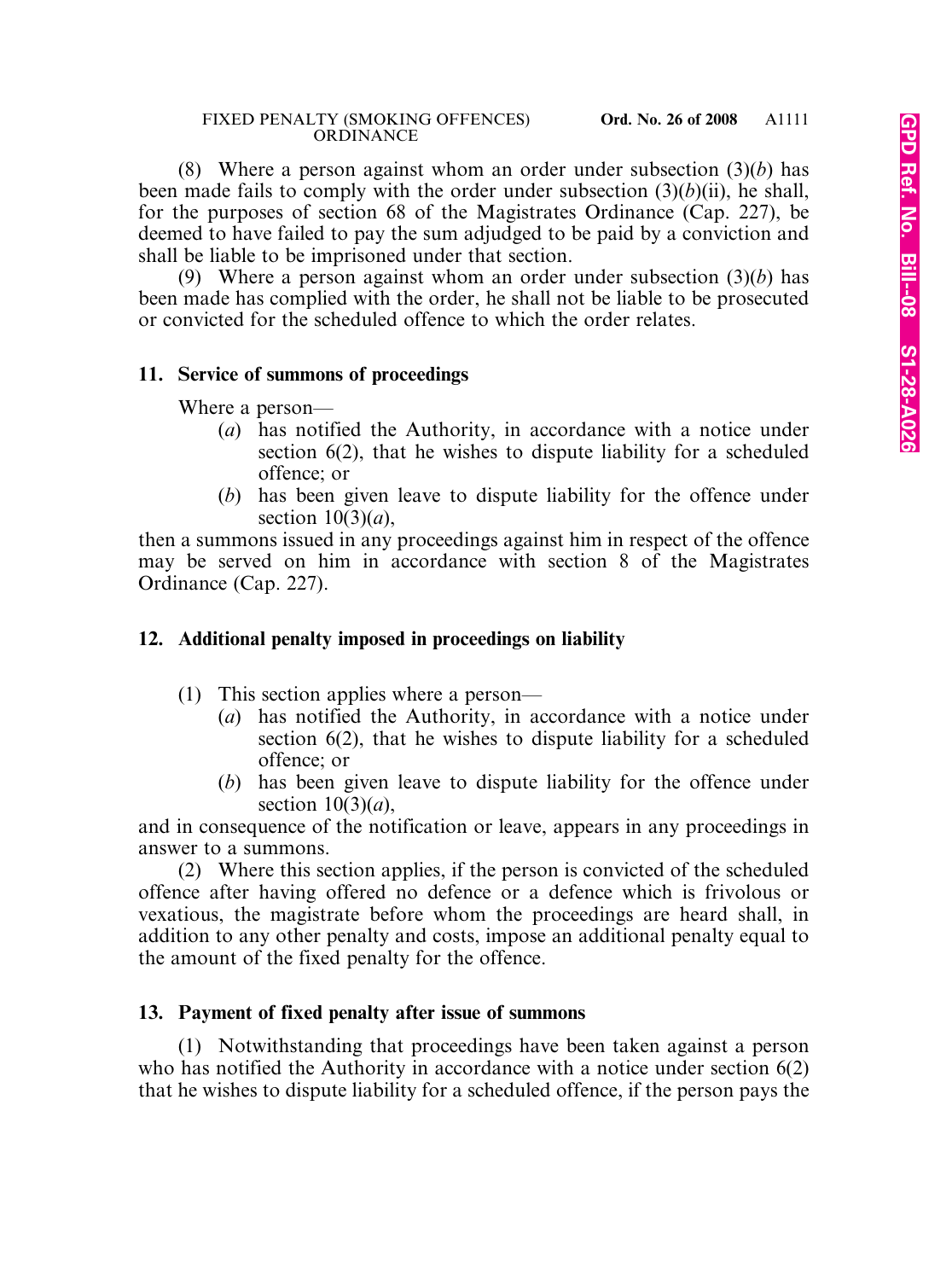full amount of the fixed penalty for the offence together with an additional penalty equal to the amount of the fixed penalty and the sum of \$500 by way of costs in accordance with subsection (2), the proceedings shall then terminate.

(2) Payment under subsection (1) shall be made at any magistracy not less than 2 days before the day specified in the summons for the person's appearance, and the summons shall be produced at the time of payment.

(3) No public holiday shall be included in the computation of the 2 days' period mentioned in subsection (2).

# PART 3

#### **MISCELLANEOUS**

#### **14. Protection for public officers acting in good faith**

(1) A public officer shall not be personally liable in respect of any act done by him while exercising any of his powers under this Ordinance and within the scope of his employment, if he did that act in the honest belief that he was entitled to do it.

(2) Nothing in this section shall be construed as relieving the Government from liability in respect of the acts of public officers.

(3) In this section, "public officer" (公職人員) includes a person specified as the Authority under section 17(1)(*a*).

# **15. Obstruction of public officers**

A person who resists or wilfully obstructs a public officer exercising his powers under this Ordinance commits an offence and is liable on conviction to a fine at level 4 and to imprisonment for 6 months.

# **16. Power to make regulation**

The Secretary for Food and Health may by regulation—

- (*a*) prescribe any notice or certificate which under this Ordinance is to be or may be prescribed;
- (*b*) specify the persons to whom and the places at which a fixed penalty, an additional penalty or any other sums payable under this Ordinance may be paid;
- (*c*) specify the manner of payment of a fixed penalty, an additional penalty or any other sums payable under this Ordinance; and
- (*d*) provide for the better carrying out of the provisions of this Ordinance.